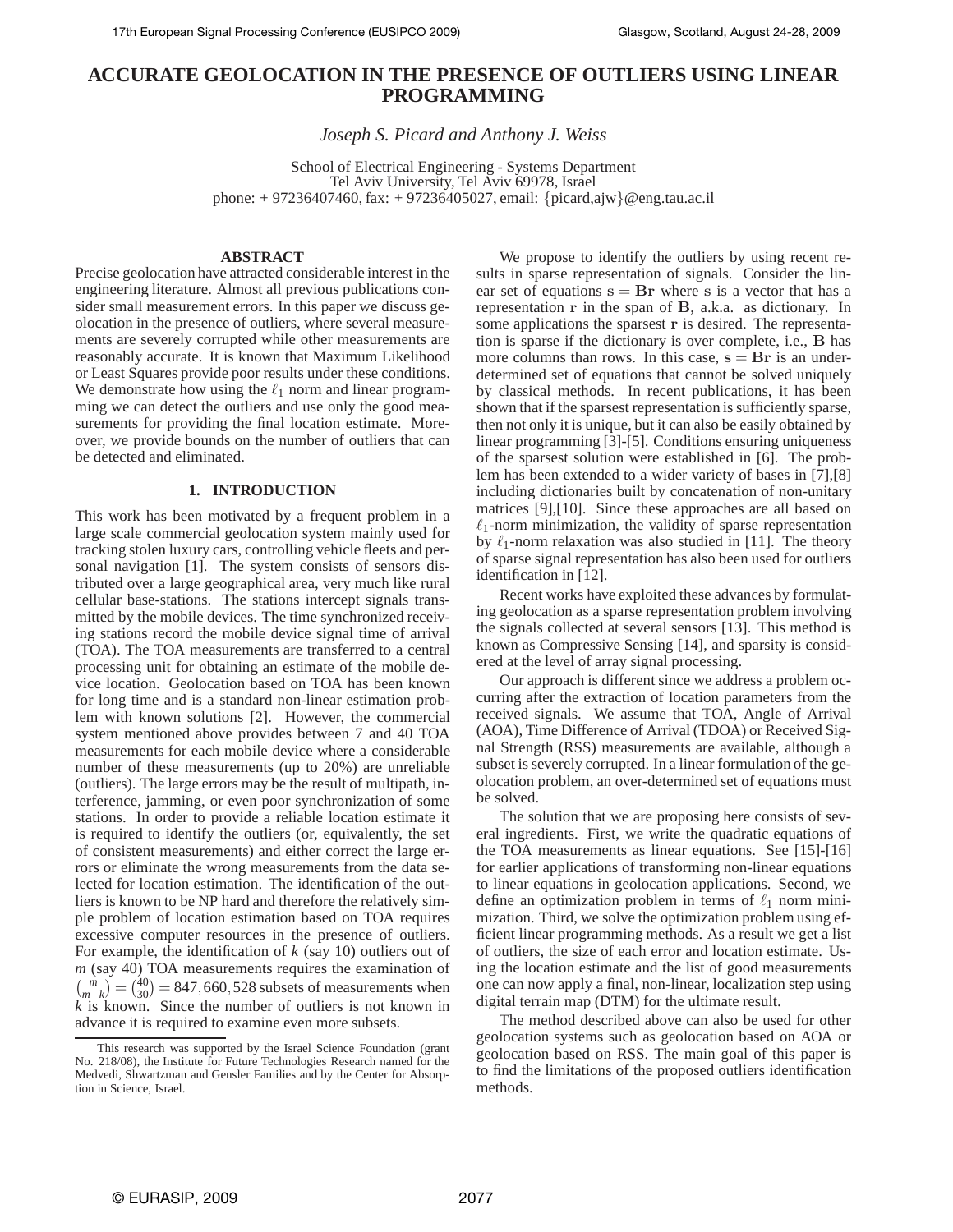#### **2. OVERVIEW**

It is well known that geolocation based on AOA, TOA, TDOA and RSS can be based on a solution of a linear set of *N* equations (more details will be provided shortly),

$$
y = Ax + e \tag{1}
$$

The vector x is the vector of unknown parameters which obviously include the coordinates of the transmitter to be located. The matrix **A** and the  $N \times 1$  data vector y are functions of the available measurements and the known parameters such as the coordinates of the sensing devices. The entries of the error vector e are assumed to be zero (or "small") except for a few entries which are large and therefore referred to as outliers. The distinction between "small" and "large" errors is not obvious and therefore we assume, as a first attempt to solve the problem at hand, that most of the entries in e are zero and only few are different from zero. Thus, the error vector e is sparse. We search for the vector x that is associated with the minimal number of outliers. Define [12],

$$
(P_0): \quad \min_{\mathbf{x}} \|\mathbf{A}\mathbf{x} - \mathbf{y}\|_0 \tag{2}
$$

$$
(P_1): \quad \min_{\mathbf{x}} \|\mathbf{A}\mathbf{x} - \mathbf{y}\|_1 \tag{3}
$$

where  $\|\cdot\|_0$  stands for the  $\ell_0$ -norm (the number of vector elements that are not zero) and  $\|\cdot\|_1$  stands for the  $\ell_1$ -norm (the sum of absolute values of the vector elements). Formally, we look for the solution of the minimization problem  $(P_0)$ . Unfortunately, this problem is NP hard, and therefore one may consider solving  $(P_1)$ . The problem  $(P_1)$  can be solved by linear programming and according to our numerical experience works amazingly well.

The challenge is to establish a condition ensuring that the solution of the tractable problem  $(P_1)$  is also the solution of the hard problem  $(P_0)$ . In this paper, we derive this condition and show that it depends on the number of outliers. The idea is to identify a matrix  $\mathbf{F} \neq \mathbf{0}$  so that  $\mathbf{FA} = \mathbf{0}$ . Then equation (1) reduces to  $\mathbf{Fy} = \mathbf{Fe}$ . Define

$$
(P'_0): \quad \min_{\mathbf{e}} \|\mathbf{e}\|_0 \quad s.t. \quad \mathbf{F}\mathbf{y} = \mathbf{F}\mathbf{e} \tag{4}
$$

$$
(P_1'):\quad \min_{\mathbf{e}} \|\mathbf{e}\|_1 \quad s.t. \quad \mathbf{F}\mathbf{y} = \mathbf{F}\mathbf{e} \tag{5}
$$

In [12] it has been shown that the solution  $e_0$  of the alternative problem  $(P'_0)$  yields the solution  $x_0$  of  $(P_0)$ . Since the  $\ell_0$ -norm problem  $(P'_0)$  is hard, it is replaced by the alternative problem  $(P_1')$ . Define the matrix U whose columns are the normalized eigenvectors of AA*<sup>T</sup>* associated with the non-zero eigenvalues. We propose  $\mathbf{F} = \mathbf{I}_N - \mathbf{U}\mathbf{U}^T$  where  $\mathbf{I}_N$ is the  $N \times N$  identity matrix. We look for a condition ensuring that the solution of  $(P'_1)$  is identical to the solution of  $(P'_0)$ . Denote by  $e_0$  the solution of  $(P'_0)$  and by *S* the set of indices corresponding to non-zero entries of  $e_0$  i.e.,  $S = \{i \in [1, ..., N] | e_0(i) \neq 0\}$ . Denote by  $\|.\|_2$  the  $\ell_2$ -norm, by *s* the number of elements in *S* and by  $\delta(S)$  the  $s \times 1$  vector obtained from a vector  $\delta$  by removing the entries  $\delta_i$ ,  $i \notin S$ .

**Lemma 1** *If any vector*  $\delta \neq 0$  *that satisfies*  $\mathbf{F}\delta = 0$  *also satisfies*  $\|\delta(S)\|_1 < \frac{1}{2} \|\delta\|_1$  then the solution of  $(P'_0)$  coincides with the solution of  $(P'_1)$ .

**Lemma 2** *Any*  $\delta \neq 0$  *that satisfies*  $\mathbf{F}\delta = 0$  *also satisfies*  $\left\|\delta(S)\right\|_1 \leq s \left\|\delta\right\|_1 \max_{\ell}$  $\Big\{\|\mathbf{U}(\ell,:)\|_2^2\Big\}.$ 

For the proofs of the lemmas, see [6], [8], [17] and [18]. By combining the two lemmas we can get a condition that guarantees equivalence between  $(P'_1)$  and  $(P'_0)$ . This condition is  $s \|\boldsymbol{\delta}\|_1 \max_{\ell} {\{\|\mathbf{U}(\ell,:)\|_2^2\}} < \frac{1}{2} \|\boldsymbol{\delta}\|_1$  which proves Theorem 1.

**Theorem 1** *If the number of non-zero entries, s, in the solution of* (*P* ′ 0 ) *satisfies*

$$
s < \frac{1}{2 \max_{\ell} \| \mathbf{U}(\ell, :) \|_{2}^{2}} \stackrel{\Delta}{=} B
$$
 (6)

*Then*  $(P'_1)$  *and*  $(P'_0)$  *have the same solution and the outliers can be identified exactly.*

The bound above depends on U which is strongly related to A. In the next section, we establish the structure of the matrix A for AOA, TOA and TDOA data. Then, in sections 4, 5 and 6 we find corresponding expressions for U. The effects of small errors on outliers identification are discussed in section 8. Finally, numerical results are given in section 9.

### **3. REPRESENTATION OF GEOLOCATION BY LINEAR EQUATIONS**

In this section we cast the usually non-linear geolocation equations as a set of linear equations.

#### **3.1 Geolocation based on AOA**

Assume that *N* stations collect AOA measurements of a single target. Let  $\mathbf{p}_i = [x_i, y_i]^T$  represent the *i*-th station coordinates and  $\mathbf{p}_t = [x_t, y_t]^T$  the target coordinates. Let  $\phi_i$  be the AOA (measured anticlockwise w.r.t. the x-axis) at the *i*-th station. Then, in the absence of noise, the *i*-th AOA measurement satisfies  $(y_t - y_i)\cos\phi_i = (x_t - x_i)\sin\phi_i$ . Define

$$
\begin{array}{ll}\n\mathbf{s} & \triangleq [\sin \phi_1, \cdots, \sin \phi_N]^T & \mathbf{c} & \triangleq [\cos \phi_1, \cdots, \cos \phi_N]^T \\
\mathbf{A} & \triangleq [\mathbf{s}, -\mathbf{c}] & \mathbf{x} & \triangleq [x_t, y_t]^T \\
\mathbf{y} & \triangleq [ (x_1 \sin \phi_1 - y_1 \cos \phi_1), \cdots, (x_N \sin \phi_N - y_N \cos \phi_N) ]^T\n\end{array}
$$

Then,  $y = Ax$ , and in the presence of errors  $y = Ax + e$ .

### **3.2 Geolocation based on TOA**

Let  $m_i$  be the measured TOA,  $c$  the propagation speed, and *t*<sup>0</sup> the *known* transmit time. In the absence of errors, the *i*-th TOA measurement is given by  $m_i = c^{-1} ||\mathbf{p}_i - \mathbf{p}_t||_2 + c^{-1} ||\mathbf{p}_i - \mathbf{p}_i||_2$ *t*0. Substituting the target and sensor coordinates we get,  $c^2 (m_i - t_0)^2 = ||\mathbf{p}_i||^2 + ||\mathbf{p}_t||^2 - 2\mathbf{p}_i^T \mathbf{p}_t$ . Collecting the measurements from *N* sensors, we get  $y = Ax$  with

$$
\begin{array}{ll}\n\mathbf{y} & \triangleq [ \|\mathbf{p}_1\|^2, \cdots, \|\mathbf{p}_N\|^2 ]^T - c^2 \left( \mathbf{m} \odot \mathbf{m} + t_0^2 \mathbf{1}_N - 2t_0 \mathbf{m} \right) \\
\mathbf{A} & \triangleq \left[ 2[\mathbf{p}_1, \mathbf{p}_2, \cdots, \mathbf{p}_N]^T, \mathbf{1}_N \right] \qquad \mathbf{x} \triangleq [\mathbf{p}_l^T, - \|\mathbf{p}_t\|^2]^T\n\end{array}
$$

where  $\mathbf{m} \odot \mathbf{m}$  is the element-wise product, and  $\mathbf{1}_N$  is an  $N \times 1$ vector of ones. In the presence of errors we get  $y = Ax + e$ .

#### **3.3 Geolocation based on TDOA**

If the transmit time,  $t_0$ , is unknown the localization method is called TDOA. In this case we have,

$$
\mathbf{y} \quad \stackrel{\Delta}{=} [||\mathbf{p}_1||^2, \cdots, ||\mathbf{p}_N||^2]^T - c^2 (\mathbf{m} \odot \mathbf{m}) \mathbf{A} \quad \stackrel{\Delta}{=} [2[\mathbf{p}_1, \mathbf{p}_2, \cdots, \mathbf{p}_N]^T, \mathbf{1}_N, c\mathbf{m}] \mathbf{x} \quad \stackrel{\Delta}{=} [\mathbf{p}_I^T, (c^2t_0^2 - ||\mathbf{p}_I||^2), -2ct_0]^T
$$

Again,  $y = Ax$ , and in the presence of errors  $y = Ax + e$ .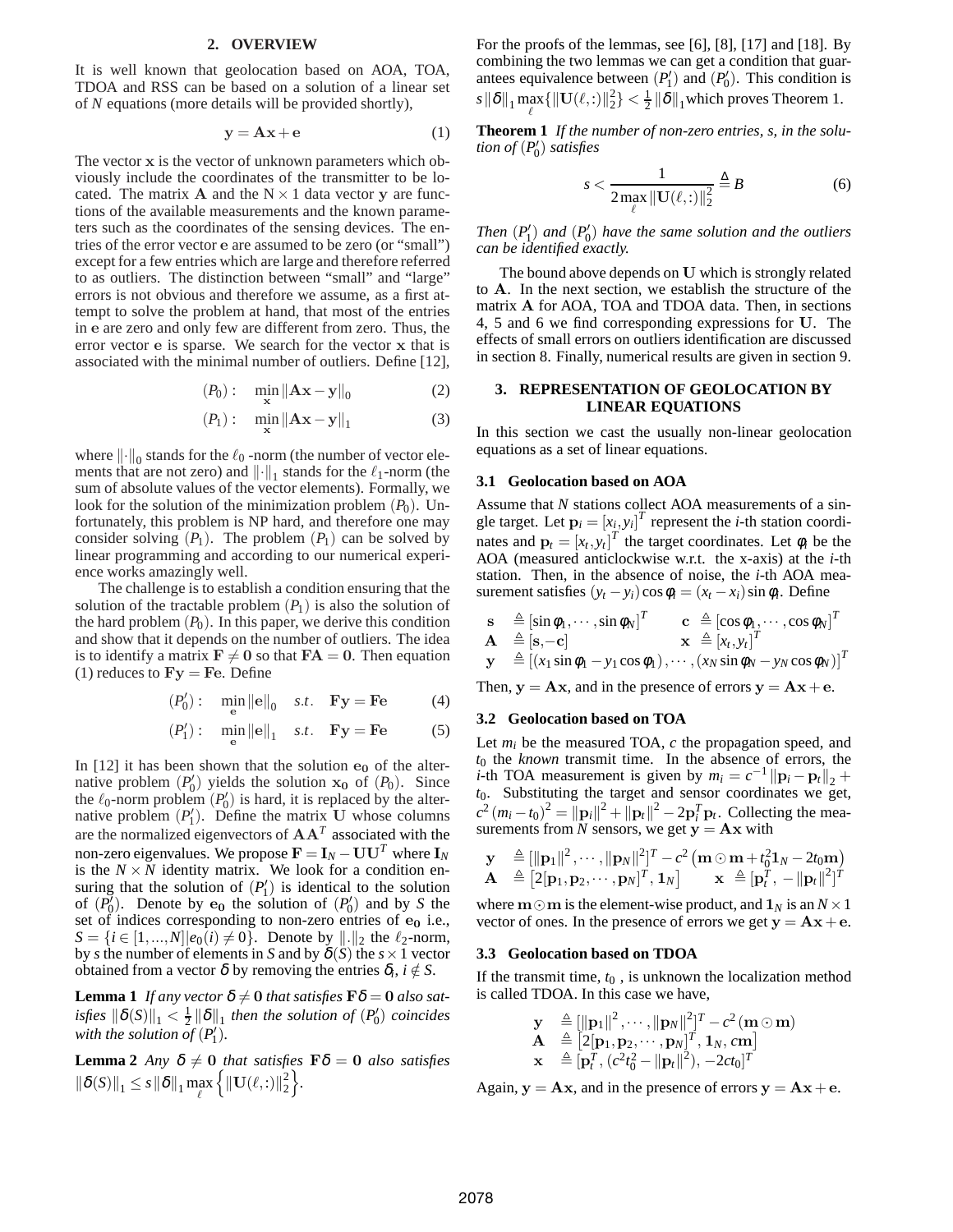### **4. NUMBER OF IDENTIFIABLE OUTLIERS IN AOA GEOLOCATION**

We now establish the bound on the number of outliers*s* given in (6) for AOA geolocation. As shown in Section 3, we have  $A = [s, -c]$ . The eigenvectors of A are  $c/||c||$  and  $s/||s||$ provided that  $c^T s = 0$ . This orthogonality condition can always be satisfied by rotating the coordinate system [18]. Thus,  $U = [s/\Vert s \Vert, c/\Vert c \Vert]$ . According to theorem 1,

$$
B = \frac{\|\mathbf{c}\|^2 \|\mathbf{s}\|^2}{2 \max_{\ell} \left( \|\mathbf{c}\|^2 \sin^2 \phi_\ell + \|\mathbf{s}\|^2 \cos^2 \phi_\ell \right)}
$$
(7)

#### **4.1 Application to Uniform Distribution of Sensors**

Assume that the sensors are uniformly distributed within a circular area whose radius is *R* and its center is at (0,0). Denote by  $(r_\ell, \theta_\ell)$  the polar coordinates of the  $\ell$ -th sensor. The angles  $\theta_{\ell}$  are uniformly distributed in [0,2 $\pi$ ] and the ranges *r*<sub>ℓ</sub> are distributed in [0,*R*] according to the probability density function  $f_r(r) = \frac{2r}{R^2}$ . For large *N*,  $||c||^2$  and  $||s||^2$  tend to  $\frac{N}{2}$ . Then  $B(N) = \frac{N}{4} + o(N)$ .

### **4.2 Application to Circular Sensor Array**

The sensors are uniformly distributed on a circle with radius *R*. The coordinates of the  $\ell$ -th sensor are  $x_{\ell} = R \cos \theta_{\ell}, y_{\ell} = R \cos \theta_{\ell}$ *R*sin  $\theta_{\ell}$  where  $\theta_{\ell} = 2\pi \ell/N$ . Assume that the transmitter is located on the *x*-axis at coordinates  $(d,0)$  where  $d > 0$ . We show in [18] that for large *N* the bound tends to *N*/4 for a transmitter within the circle of sensors, and to *N*/6 for a remote transmitter. Furthermore, for any *N*, including small *N*, if  $d \in [0, R]$  then  $B(N) \ge \frac{N}{4} - \frac{1}{2}$ .

### **4.3 Application to Concentric Circular Sensor Arrays**

Consider *K* concentric circles. Assume that  $N_k$  sensors are located on the *k*-th circle and that  $N_k = R_k N_1$ , where  $N_1 \gg 1$ is the number of sensors on the smallest circle whose radius is  $R_1 = 1$ . Further, assume that  $R_1 < R_2 < \cdots < R_K$ . Then, for a transmitter located at coordinates (*d*,0),

$$
B_a(N) = \begin{cases} \frac{N}{4} & d \le R_1\\ \frac{N_1}{4} \left( \frac{1}{d^2} \sum_{j=1}^{k-1} R_j^3 + \sum_{j=k}^K R_j \right) & d \in [R_{k-1}, R_k] \\ \frac{N}{2} \left( 2R_K^2 \frac{\sum_{j=1}^K R_j}{\sum_{j=1}^K R_j^3} + 1 \right)^{-1} & d \gg R_K \end{cases}
$$

converges asymptotically to a bound stricter than *B*(*N*) [18].

#### **5. NUMBER OF IDENTIFIABLE OUTLIERS IN TOA GEOLOCATION**

As shown in section 3,  $\mathbf{A} = [2\mathbf{x}_b, 2\mathbf{y}_b, \mathbf{1}_N]$  where  $\mathbf{x}_b, \mathbf{y}_b$  are the *x* and *y* coordinates of all the sensors. The eigenvectors of **A** are  $x_b / ||x_p||$ ,  $y_b / ||y_b||$  and  $1_N / \sqrt{N}$  provided that  $\mathbf{1}_N^T \mathbf{x}_b = \mathbf{1}_N^T \mathbf{y}_b = \mathbf{x}_b^T \mathbf{y}_b = 0$ . These orthogonality assumptions can always be satisfied by a coordinate system rotation and an addition of an appropriate artificial outlier measurement [18], which slightly loosens the bound but in turn yields closed form expressions. Then  $\mathbf{U} = \begin{bmatrix} \frac{\mathbf{x}_b}{\|\mathbf{x}_c\|} \end{bmatrix}$  $\frac{\mathbf{x}_b}{\|\mathbf{x}_b\|}, \frac{\mathbf{y}_b}{\|\mathbf{y}_b}$  $\frac{\mathbf{y}_b}{\|\mathbf{y}_b\|}, \frac{\mathbf{1}_N}{\sqrt{\Lambda}}$  $\frac{N}{N}$ . According to Theorem 1,

$$
B = \frac{\|\mathbf{x}_b\|^2 \|\mathbf{y}_b\|^2}{2 \max_{\ell} \{ \|\mathbf{y}_b\|^2 x_{\ell}^2 + \|\mathbf{x}_b\|^2 y_{\ell}^2 \} + 2 \|\mathbf{x}_b\|^2 \|\mathbf{y}_b\|^2 / N}
$$
(8)

## **5.1 Application to Uniform distribution of sensors**

Assume that the sensors are uniformly distributed as in 4.1. Then  $||\mathbf{x}_b||^2 = ||\mathbf{y}_b||^2 = \frac{NR^2}{4} + o(N)$ . Thus,  $B(N) = \frac{N}{10} + o(N)$  without any limitation on the location of the transmitter.

#### **5.2 Application to Uniform Circular Sensor Array**

Consider a uniform circular array of *N* sensors as in 4.2. Then  $||\mathbf{x}_b||^2 = ||\mathbf{y}_b||^2 = NR^2/2$ . From (8) we obtain the bound on the number of outliers is  $B = N/6$ .

### **5.3 Application to Concentric Circular Sensor Arrays**

Consider *L* uniform concentric circular sensor arrays centered on  $(0,0)$ . Assume that the  $\ell$ -th circular array consists of  $N_\ell \geq 3$  sensors. The coordinates of the *k*-th sensor of the  $\ell$ -th array of radius  $r_\ell$  are  $\bigl[r_\ell\cos(\theta_{\ell,k}+\alpha_\ell),r_\ell\sin(\theta_{\ell,k}+\alpha_\ell)\bigr]$ where  $\alpha_{\ell} \in [0, 2\pi]$  and  $\theta_{\ell,k} = 2\pi k / N_{\ell}$  for  $k = 1, ..., N_{\ell}$ . Define  $r^2 \triangleq \frac{1}{N} \sum_{\ell=1}^L N_\ell r_\ell^2$ . Then we get from (8) the bound  $B = N/(4 \max \{r_{\ell}^2/r^2\} + 2)$  for any *N*.

### **5.4 Application to Uniform Linear Sensor Array**

Consider a uniform linear array of sensors placed on the *x* axis between  $-R/2$  and  $R/2$ . The sensor separation is  $R/(N-1)$ . Observe that  $||\mathbf{y}_b||^2 = 0$  and  $||\mathbf{x}_b||^2 = R^2 \frac{N}{12} \frac{N+1}{N-1}$ .  $N/(N-1)$ . Observe that  $||y_b|| = 0$  and  $||x_b|| = K \frac{1}{12} \frac{N-1}{N-1}$ .<br>Since  $y_b = 0$  the eigenvectors of the matrix **A** are **U** =  $\left[\frac{\mathbf{x}_b}{\|\mathbf{x}\|} \right]$  $\frac{\mathbf{x}_b}{\|\mathbf{x}_b\|}, \frac{\mathbf{1}_N}{\sqrt{\Lambda}}$  $\frac{N}{N}$ . Then,  $B = N/(6\frac{N-1}{N+1} + 2)$  and *B* tends to  $\frac{N}{8}$ .

### **6. NUMBER OF IDENTIFIABLE OUTLIERS IN TDOA GEOLOCATION**

As shown in section 3,  $\mathbf{A} = [2\mathbf{x}_b, 2\mathbf{y}_b, 1_N, c\mathbf{m}]$ . The eigenvectors of **A** are  $\frac{x_b}{x_b}$  $\frac{\mathbf{x}_b}{\|\mathbf{x}_b\|}, \frac{\mathbf{y}_b}{\|\mathbf{y}_b\|}$  $\frac{\mathbf{y}_b}{\|\mathbf{y}_b\|}, \frac{\mathbf{1}_N}{\sqrt{\Lambda}}$  $\frac{N}{N}$  and  $\frac{m}{\|m\|}$  provided that they are orthogonal. These orthogonality conditions can always be satisfied by coordinate system rotation and translation and an addition of an appropriate artificial outlier measurement [18]. Under these orthogonality conditions the bound is

$$
B = \left(2 \max_{\ell} \left\{ \frac{x_{\ell}^2}{\|\mathbf{x}_b\|^2} + \frac{y_{\ell}^2}{\|\mathbf{y}_b\|^2} + \frac{m_{\ell}^2}{\|\mathbf{m}\|^2} \right\} + \frac{2}{N} \right)^{-1} \tag{9}
$$

#### **6.1 Application to Uniform Distribution of Sensors**

Consider a uniform distribution of sensors as in 5.1. Without loss of generality, select  $t_0 = -\frac{E\{r_\ell\}}{c}$ . We show in [18] that  $B(N) = \frac{N}{18} + o(N).$ 

# **6.2 Application to Uniform Circular Sensor Array**

Consider a uniform circular array of sensors as in 4.2. Again, assume that  $t_0 = -\frac{E\{r_\ell\}}{c}$  where  $r_\ell$  is the range between the transmitter and the  $\ell$ -th sensor. We show in [18] that for  $N \ge 3$  the bound is  $B(N) = \left(2 \max_{\ell}$  $\frac{m_{\ell}^2}{\|\mathbf{m}\|^2} + \frac{6}{N}\right)^{-1}$  and

$$
B(N) = \begin{cases} N/6 & d = 0 \\ N/10 & d = 0^+ \text{ or } d \gg R \\ Np/(4p+4) + o(N) & d = R \text{ where } p = 2 - \frac{16}{\pi^2} \end{cases}
$$

Further, for finite *N* a good approximation for *B* is

$$
B_a(N) = \begin{cases} (N/10) \left(1 - \frac{1}{3} \frac{d}{R}\right) & 0 < d \le R \\ (N/10) \left(1 - \frac{R}{5d - 2R}\right) & d > R \end{cases}
$$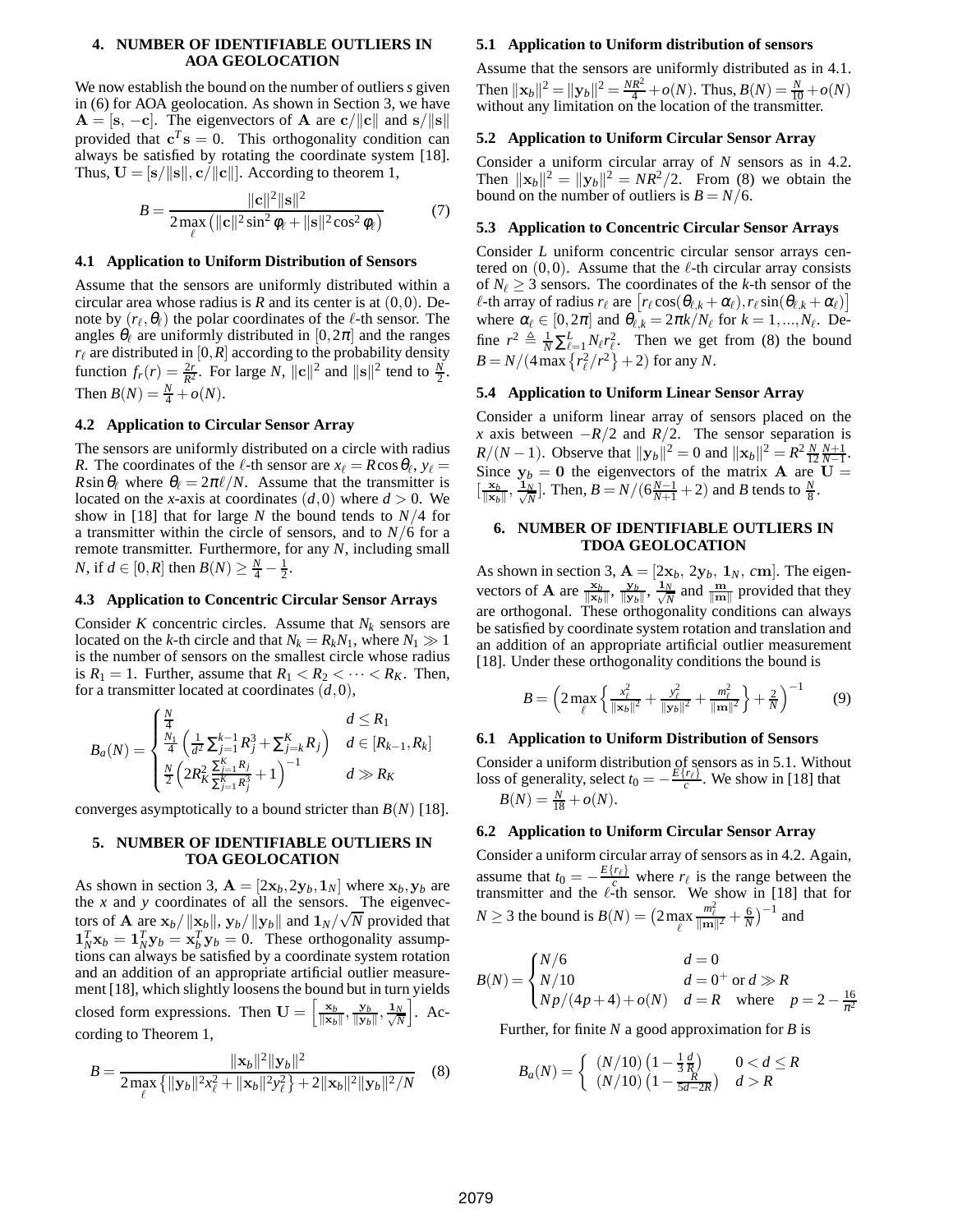#### **7. HIDDEN ERRORS**

We show now that some measurement errors do not affect the consistency of the linear equations set. According to section 3, the AOA *k*-th linear equation is  $\{y\}_k = x_k \sin \phi_k - y_k \cos \phi_k$ where  $\phi_k$  is the errorless AOA measurement. In the presence of perturbations, denote by  $\varepsilon_k$  the  $k$ -th measurement error and by  $\hat{\phi}_k = \phi_k + \varepsilon_k$  the *k*-th actual measurement. We show in [18] that  $e_k = 2r_k \sin(\frac{\varepsilon_k}{2}) \cos(\frac{\varepsilon_k}{2} + \phi_k - \theta_k)$ . The cosine term is zero for  $\varepsilon_k = 2(\theta_k - \phi_k) \pm \pi$ . Then  $e_k = 0$  although  $\varepsilon_k \neq 0$ . Thus, there are cases of errors in the measurements that do not appear as an error in the linear equations and therefore do not affect the correct solution.

Similarly, according to section 3, and under the assumption that  $t_0 = 0$ , the exact TOA measurements are  $m_k =$  $\frac{1}{c} \|\mathbf{p}_k - \mathbf{p}_t\|$  and the corresponding linear equation is  $\{\mathbf{y}\}_k =$  $||\mathbf{p}_k||^2 - c^2 m_k^2$ . If the *k*-th TOA measurement  $\hat{m}_k$  is imprecise, we have  $\hat{m}_k = m_k + \frac{\varepsilon_k}{c}$  where  $\varepsilon_k$  is the ranging error. Then  $e_k = -\varepsilon_k(2||\mathbf{p}_k - \mathbf{p}_t|| + \varepsilon_k)$ , see [18] for details. If  $\varepsilon_k = -2\|\mathbf{p}_k - \mathbf{p}_t\|$  then  $e_k = 0$ , meaning that this measurement error does not affect the linear equations and their solution. Note that this measurement error corresponds to  $\hat{m}_k < t_0$ and therefore is likely to be removed from the TOA data set. If  $t_0$  is unknown, as in TDOA, the error cannot be detected easily before emitter localization.

We have revealed the existence of hidden errors that affect the measurements and therefore the nonlinear estimation problem, but do not affect the linear set of equations. Of course, hidden errors are not likely to occur since they must satisfy the condition  $e_k = 0$  described above. However, the probability of small values for  $e_k$  may not be negligible. Thus, we extend the concept of hidden outliers to any large  $\varepsilon_k$  for which  $e_k$  is small.

**Proposition 2** Robustness to Hidden Outliers *- In the presence of small errors, solving nonlinear localization problems by means of a linear set of equations ensures robustness to hidden outliers.*

### **8. STABILITY IN THE PRESENCE OF SMALL ERRORS**

Recall that our model in (1) assumed that the error vector e consists of a few large entries called outliers and all other entries are zero. This model assumes that small errors do not exist. The original problem can be written as  $(P'_{1,0})$  where

$$
(P'_{1,\varepsilon}): \quad \min_{\mathbf{e}} \|\mathbf{e}\|_1 \quad s.t. \quad \|\mathbf{F}\mathbf{y} - \mathbf{F}\mathbf{e}\|_2^2 \le \varepsilon
$$

In the presence of small errors we add a non-sparse vector  $n, y = Ax + e + n$ . Assuming bounded small errors, projection using **F** yields  $\mathbf{Fy} = \mathbf{Fe} + \mathbf{Fn}$  and  $\|\mathbf{Fn}\| \leq \varepsilon$ . Thus we are interested in solving  $(P'_{1,\varepsilon})$  with  $\varepsilon > 0$ . Denote by e and  $e_n$  the solutions of  $(P'_{1,\varepsilon})$  in the absence and in the presence of small errors. By continuity of the penalty and constraint functions, we can justify the existence of a function  $f(\varepsilon)$  so that  $\lim_{\varepsilon}$  $\lim_{\epsilon \to 0} f(\epsilon) = 0$  and  $|e(k) - e_n(k)| < f(\epsilon)$  for any *k*. For a non-outlier entry we have  $e(k) = 0$  and  $|e_n(k)| < f(\varepsilon)$ .

Thus, the solutions  $e$  and  $e_n$  have identical support provided that all the entries of  $e_n$  satisfying  $|e_n(k)| < f(\varepsilon)$  are set to 0. Therefore, outliers identification in the presence of sufficiently small errors can be achieved by linear programming.



Figure 1: The experimental bound, (*Be*), the theoretical bound on the number of outliers, (*B*), and its approximation, (*Ba*), versus the number *N* of TOA sensors in the circular array

### **9. NUMERICAL EXAMPLES**

In previous sections, we discussed a sufficient condition ensuring the identification of outliers within a set of AOA, TOA or TDOA measurements by means of linear programming. The condition limits the number of identifiable outliers by an upper bound. In this section we examine the tightness of the upper bound by numerical simulations.

#### **9.1 Outliers identification in TOA models**

Recall that a range measurement error  $\varepsilon_k$  generates a linear equation error  $e_k = -\varepsilon_k(2r_k + \varepsilon_k)$  where  $r_k$  is the distance of the *k*-th sensor from the transmitter. We define an error as an outlier if  $|\varepsilon_k| \geq \alpha r_k$  with  $\alpha = 0.1$  Furthermore, for a given topology one can generally establish an upper bound on the largest distance between the transmitter and the sensors. Range measurements with excessively large errors can be removed before processing. Thus, one can define a topology-dependent scalar *D* so that  $0 \le r_k + \varepsilon_k \le D$  for any *k*. Thus, an outlier error  $e_k$  resulting from  $\varepsilon_k$ , satisfies

$$
e_k \in \left[-D^2 + r_k^2, -\alpha(2+\alpha)r_k^2\right] \cup \left[\alpha r_k^2, (2-\alpha)r_k^2\right] \quad (10)
$$

In the simulations the outlier error have been uniformly distributed within the interval defined in (10).

In this example, small errors have not been simulated. Consider a uniform circular array of TOA sensors. Assume the array has a radius of 1 distance unit [DU] and that the emitter is located within this array. The maximum distance between the transmitter and the sensors is 2 [DU]. Thus,  $D = 2$  [DU]. The bound  $B_a = N/6$  is independent of the transmitter location. For each of the  $N_e = 200$  experiments the transmitter location is selected at random within the circular area of the sensor array, and we identify the smallest number of outliers for which identification fails. The result of the *i*-th experiment is denoted by *k<sup>i</sup>* . The experimental bound is  $B_e = \min_{1 \le i \le N_e} k_i$ . Denote by  $\hat{e}$  the estimate of  $e$  by solving  $(P'_1)$  using linear programming. We define failure when some outliers are not identified or some good measurements are classified as outliers. Since the experiments are based on numerical solutions, we define perfect outliers identification when max  $\max_{1 \le i \le N} |\hat{e}_i - e_i| < 10^{-6}$ . In Fig. 1, we plotted the bounds  $B_e$ ,  $\overline{B}$  and  $B_a$  versus *N*. The bound *B* appears to be rather tight.